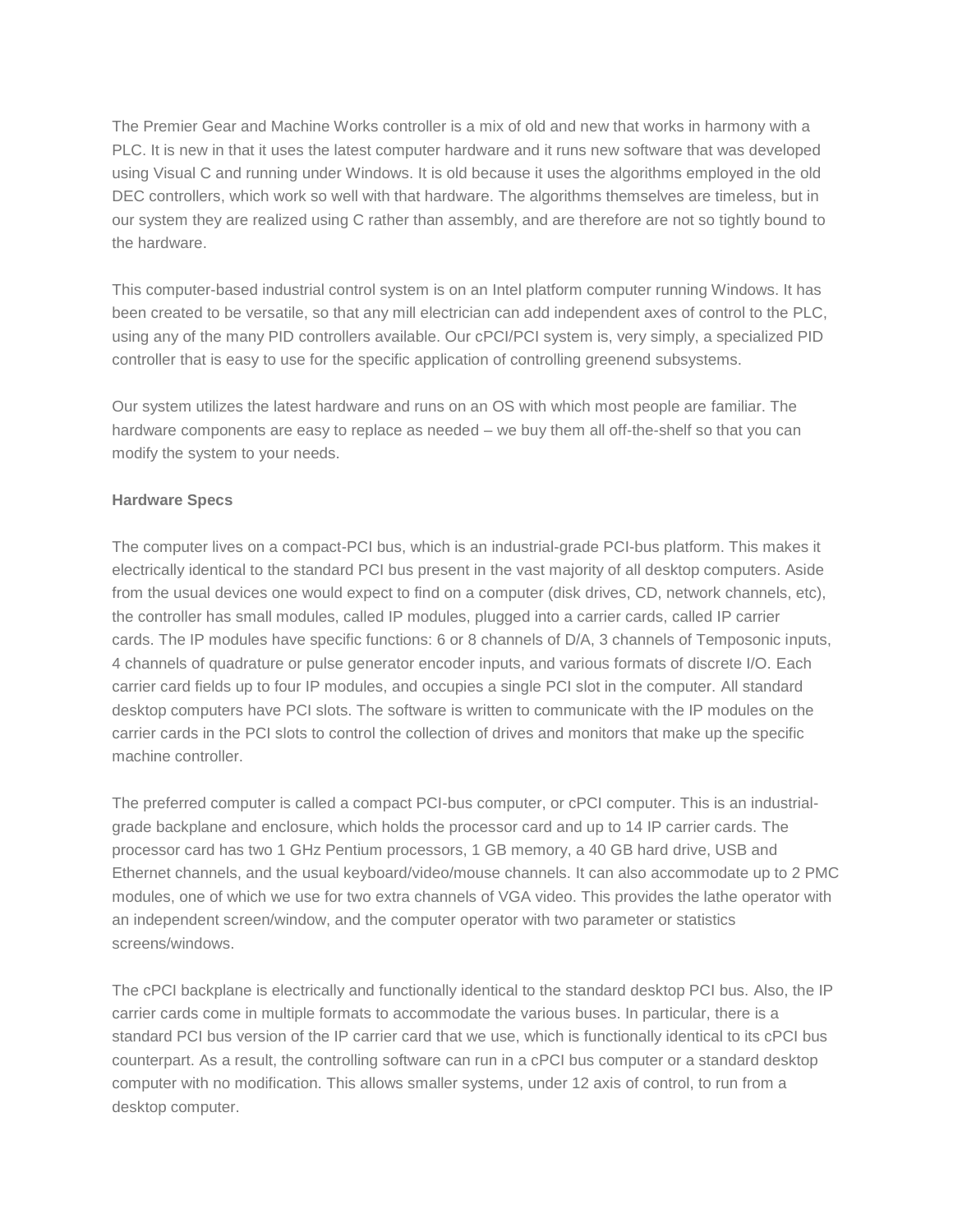Utilizing this desktop computers functionality can significantly reduce the cost of the hardware, and increase the availability of spares. The downside is that greater attention needs to be paid to isolating the computer from vibration and assuring adequate cooling and air flow.

The other shortcoming is that desktop computers usually have only 2 or 3 available PCI slots. Depending upon how the discrete I/O is handled, this would restrict the number of axis of control. If we assume that:

- The bulk of the discrete I/O is communicated via ethernet with the PLC
- 48 discrete I/O is sufficient for external interlocks and high-speed operator controls (e.g., knife drive jog levers)
- And the desktop has two available PCI slots

The system would be limited to 12 to 15 axis of control, depending upon the encoder sources (Temposonic or pulse generators/quadratures).

With the 3 GHz Pentium available in desktops now, processor speed is not a limitation. We currently have a 5-axis system (2-axis backup roll, roll drive, gap drive, and knife tilt) running out of a 255 MHz single processor utilizing about 15% of the processor time. A larger system, consisting of a 1-axis knife drive, 3-axis backup roll, 2 roll drives, 2-axis gap drive, and 1-axis knife tilt, running on a dual 933 MHz processor, uses 8% of available processor time on controls and, depending upon which displays are active, 15% to 25% on human interface (which operates at a lower priority to the controls).

By running in the cPCI system, neither PCI slot availability nor processor time become factors. The smaller cPCI backplane has 7 cPCI slots available; the larger has 14. Either one can use the most powerful cPCI processor currently available: a dual 1 GHz Pentium. The larger cPCI can have two such dual 1 GHz processors, although the need for such horsepower is not there. In fact, a system consisting of a single dual 1 GHz running in the larger cPCI backplane, accommodating the necessary IP carrier cards, could control the XY (drive positioning, data acquisition, and solution calculations), vees, charger, charger clamps, high speed spindles, all the lathe functions (backup roll, powered rolls, powered big bar, bar height, knife drive (DC or hydraulic), gap drive, and knife tilt), and the follower system (lathe drive, tipple, dual trays, clipper infeed, clipper outfeed, and strip storage trays), along with managing the necessary discrete I/O channels to PLC, interlocks, and operator controls (ethernet and hardwired).

## **Software Specs**

The application software is written in Visual C and runs under Windows NT or Windows 2000. The software is designed to load and run even with the PCI-bus devices absent, which makes it possible to load and run the software on any PCI desktop running Windows NT or Windows 2000. This makes it easy to familiarize oneself with the software without running the risk of interrupting production.

The human interface consists of three or more windows, each showing any of the various status and parameter displays. All system and drive parameters are presented in these displays, allowing non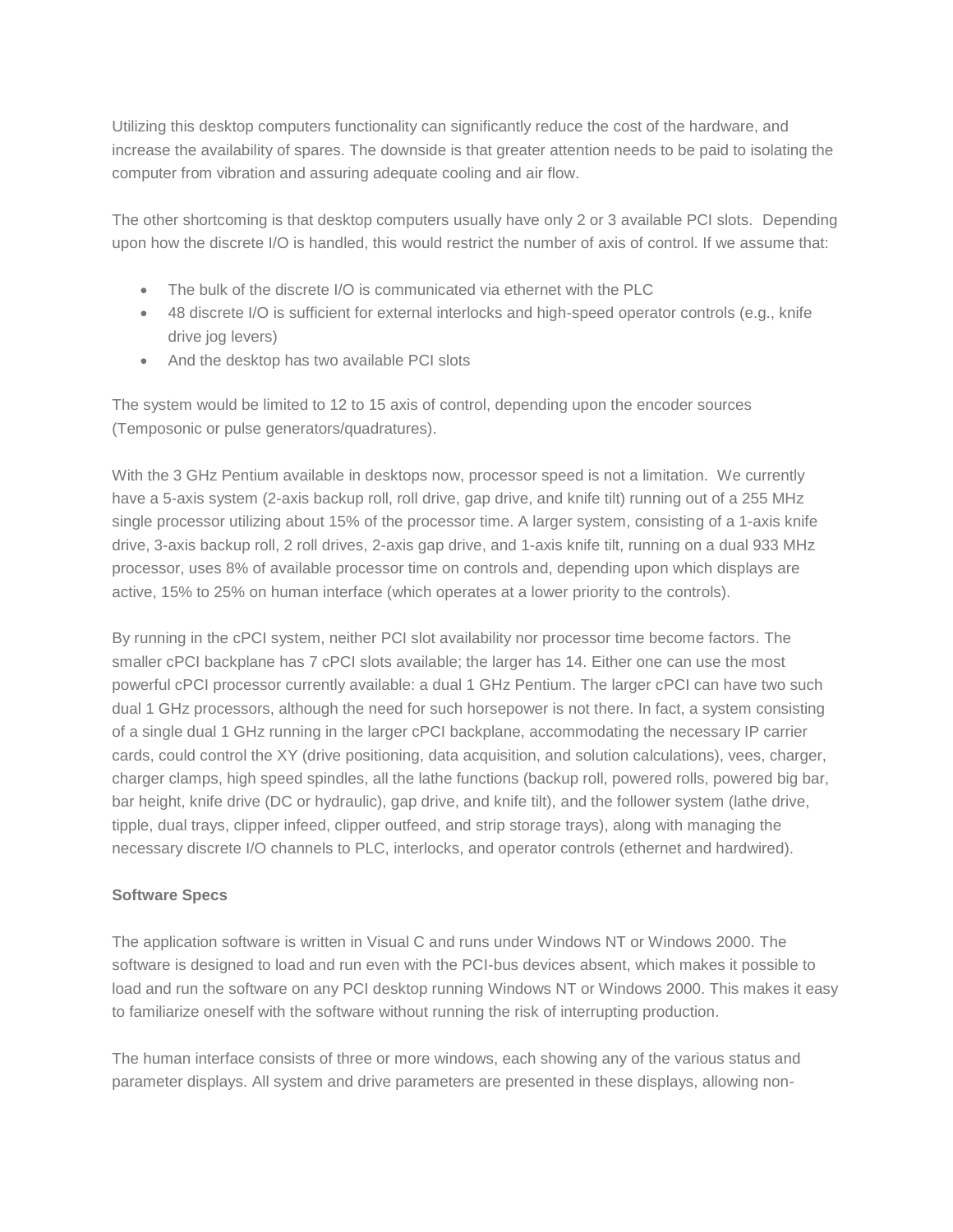technical personnel to change them without having access to a PLC. This allows production or management to change critical aspects of the system without interrupting technical staff.

Running under Windows as a high priority application, the control software can share available memory and processor time with other applications or Windows processes, such as network services or word processors. Multiple VGA display drivers can be installed to allow for dedicated display channels, such as a lathe operator display. This allows the other applications running on the system to use the primary display monitor without disrupting the lathe operator.

The software components include a device driver, or kernel level program, known as the IOE (I/O Engine); and a user application program, known as the USR. Both of these, of course, run under Windows.

The IOE lives at a low level under Windows, and is driven by device interrupts and interrupt service requests (ISRs) from the USR. Windows gives high priority to interrupt handlers, so the IOE cannot be preempted by activity at the user application level, such as other application programs, including the USR, or system services such as Explore. All the motion control processing is performed in the IOE.

The USR mainly handles the human interface subsystems: the keyboard, video, and mouse. It also processes any discrete I/O passed to and from the PLC via ethernet (RsLinx), distributing it to the IOE by internal (software) discrete I/O. The USR and the IOE are in constant communication via ISRs passed between the two. Watchdog handshakes are set up between the USR and the PLC, and between the USR and the IOE. Any of the three agencies can shut all the drives down in the event one of them detects a watchdog failure.

The look and feel of the human interface is very similar to the DEC systems: same command format, similar commands and calibration procedures, similar displays and display format). This makes the transition from a PGW DEC system to a PGW cPCI or PCI system simple.

Like the DEC systems, all operational parameters are brought out to a series of parameter displays, and all drive statistics are brought out to status displays. Parameters are logically clustered in the various displays, making it easy to find a particular parameter, given the drive or functional subsystem in need of adjustment. The system is not a "black box", but rather a translucent box. Parameters presented in these displays have text descriptors associated with them, making it easy to determine the functional role of the parameter, allowing non-technical mill personnel to modify operational aspects of the system. Of course, a security system exists that can be set up to lock out certain displays and commands from modification and use unless the operator logs on and enters the proper password.

A keyboard activity log is maintained as a text file on the hard drive, which shows all keyboard activity, any resultant command error messages, and all parameter modifications, including old and new parameter values. All system profiles can be dumped to text files in a format easily picked up and plotted by any spreadsheet program. Production data is gathered and saved, per block, to text files on the hard drive in subfolders identifying the date, shift, and sub-shift (resulting from a species change that may